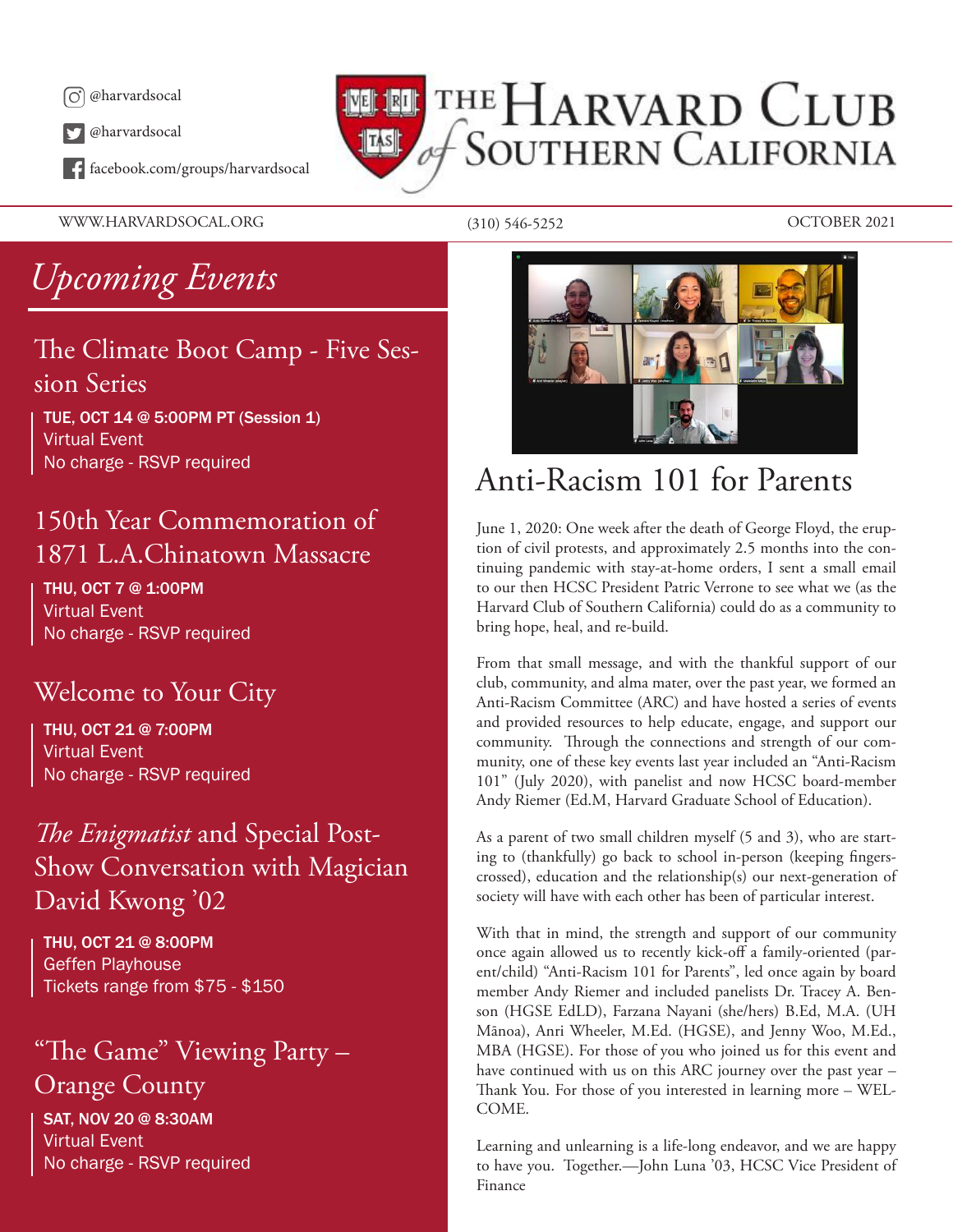# *Recent [Virtual] Events*

# Summer Reading: Unconscious Bias in Schools

On August 26, the Harvard Graduate School of Education hosted an Alumni Summer Reading event featuring *Unconscious Bias in Schools*. In the book, two seasoned educators, Tracey Benson, Ed. L.D. '16 and Sarah Fiarman, Ed.M'05, Ed.D'09, describe the phenomenon of unconscious racial bias and how it negatively affects the work of educators and students in schools. The event featured an active discussion with the authors and questions from the audience.

# HGSE EducationNow Event: Keeping Our Schools Healthy

On September 15, HGSE sponsored a virtual Zoom discussion on ensuring that schools stay healthy while prioritizing the physical and mental health of educators amid the continuing strain of an ongoing pandemic. The event featured the deans of HGSE and the School of Public Health along with key faculty members. The panel provided a collective perspective on how to keep schools healthy as well as practical ideas, actionable steps, and inspiration for educators navigating the challenging school year and working to support their communities. A recording of the program is available online.

# Unity Weekend at Harvard

On September 23-25, Harvard hosted a virtual Unity Weekend: Celebrating Harvard Alumni of Color. Unity Weekend was a three-day virtual conference led by and in celebration of Harvard alumni of color that was open to all Harvard alumni, affiliates, and guests. The conference began on September 23, with a Thursday opening session featuring Franklin Leonard '00 and Celese Ng '02, who discussed "Crashing the Gates: the Fight for Equity in Hollywood and the Arts." Baratunde Thurston '99 gave a keynote address. On September 24, alumni storytellers participated in a Story Slam event. On September 25, the conference concluded with a full day of panels on environmental justice, entrepreneurship, and education.

# Elections, [Dis]Information, & Civics Education with Michael Bender & Eric Soto Shed

On September 29, the Harvard Graduate School of Education hosted a virtual discussion on "Elections, [Dis]Information, & Civics Education," The event featured Eric Soto Shed, Harvard Graduate School of Education lecturer on education, and Michael Bender, the senior White House reporter for the *Wall Street Journal* and author of *Frankly, We Did Win This Election: The Inside Story of How Trump Lost*. The speakers engaged in back-and-forth dialogue surrounding Bender's recent experiences on the campaign trail and his thoughts watching the recent Presidential election process "up close."



**UNCONSCIOUS** 

**TRACEY A. BENSON<br>SARAH E. FIARMAN** 

**CLENN E. SINGLETON** 

**BIAS IN SCHOOLS A Developmental Approach to Exploring Race and Racism** 

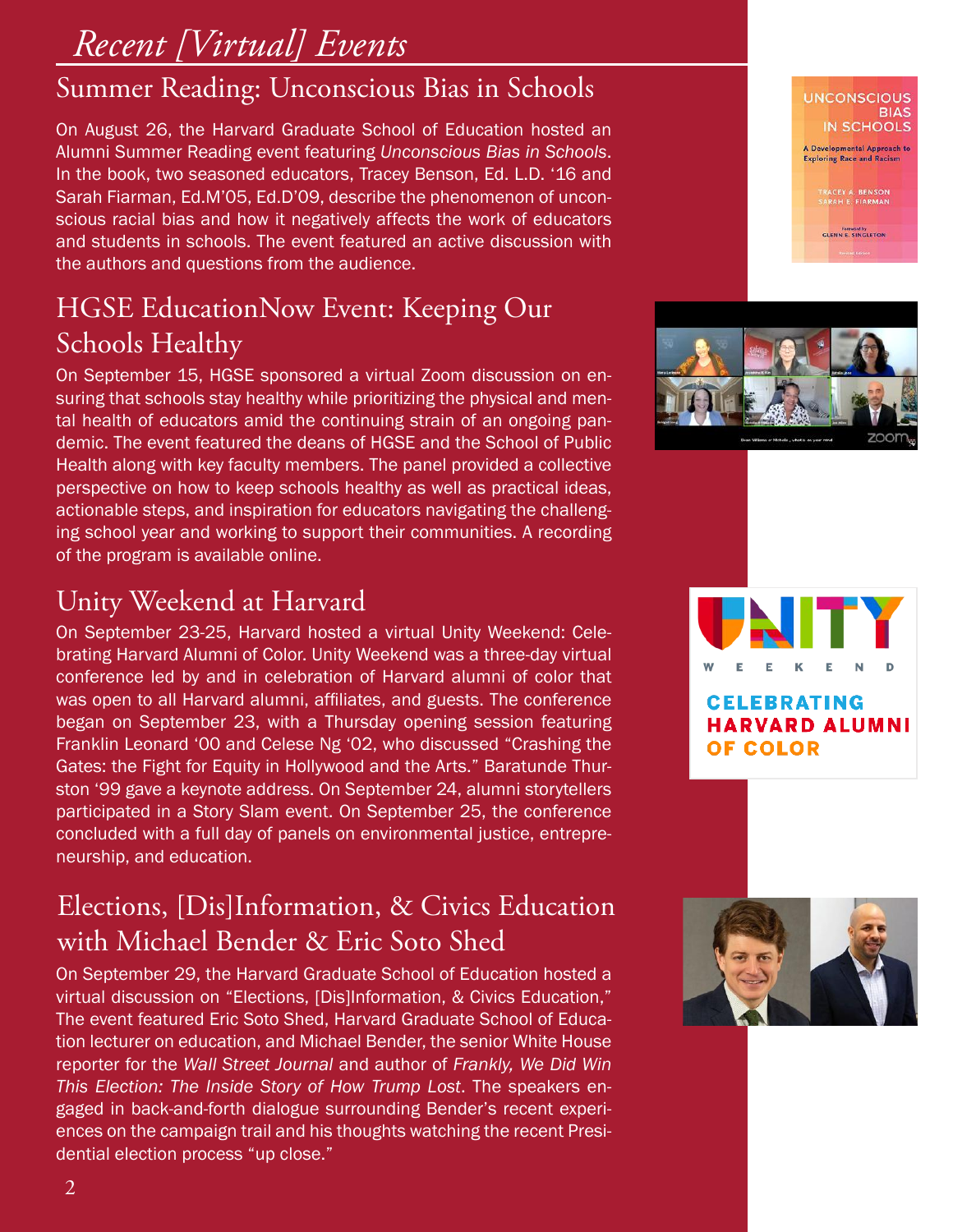# *Upcoming Events*

# The Climate Boot Camp

Harvard alumni have the credibility and influence to deliver urgent action on climate change. Please join others in our Harvard community to create greater climate impact!

THU, OCT 14, 2021 thru THU, OCT 28, 2021 No charge, registration required Harvard Alumni for Climate and the Environment (HACE)

# 150th Year Commemoration of 1871 Los Angeles Chinatown Massacre

The UCLA Chancellor's Arts Initiative, UCLA Asian American Center, UCLA Asia Pacific Center has partnered with the Chinese American Museum to commemorate the massacre's 150th anniversary with a live performance featuring music, movement, and VIP guest speakers.

SUN, OCT 17 @ 2:00PM PT No charge, registration required UCLA Asian American Studies Center

# Welcome to Your City Event

Join us for this for special event for alumni who live in Los Angeles or have plans to move there. The evening will offer new arrivals a welcome to Los Angeles while providing an opportunity for alumni in the area to connect. Attendees will also learn about the many Harvard Clubs and Shared Interest Groups available. Harvard alumni who graduated between 2011 and 2021, from the College or any of the graduate schools, are invited to participate.

THU, OCT 21 @ 7:00PM No charge, registration required Brittany Wang, brittlynnwang@gmail.com

# *The Enigmatist* and Special Post-Show Conversation with Magician David Kwong '02

The Harvard Club of Southern California has reserved a limited number of tickets for a performance at the Audrey Skirball Kenis Theater at the Geffen Playhouse, and David will be joining us for a post-performance discussion. This event is sure to sell out, so please buy your tickets now. Due to the limited number of tickets, there is a two-ticket max per person.

THU, OCT 21 @ 8:00PM Geffen Playhouse VIP Premium Table: \$140 members/\$150 non-members; VIP Table: \$120/\$130; Standard Seating: \$75/\$85 John Luna, john.luna@gmail.com







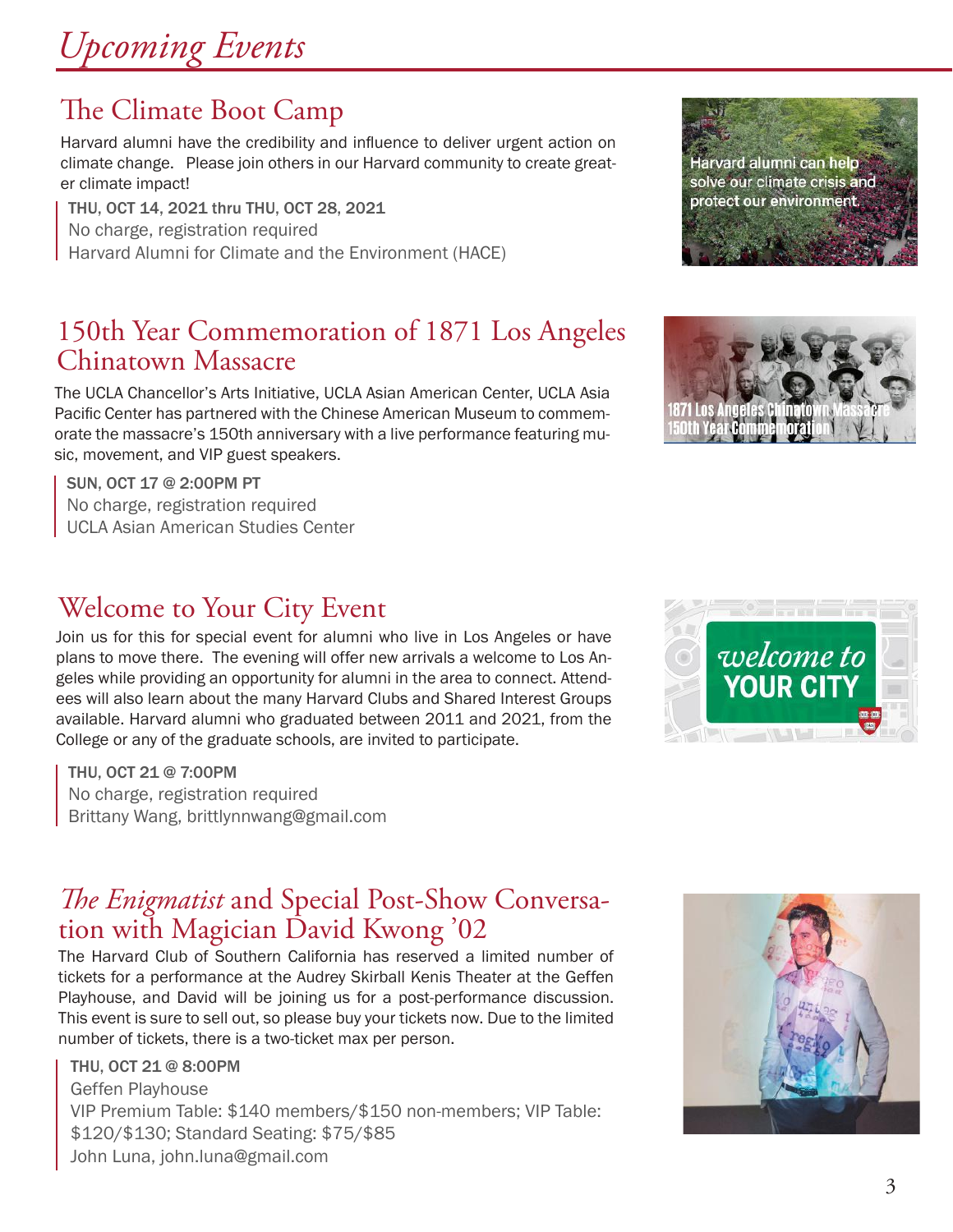4

# *Upcoming Events*

## Virtual Event (Radcliffe): Decoding AI—The Science, Policies, Applications, and Ethics...

The Harvard Radcliffe Institute Science Symposium will examine artificial intelligence (AI), its impact, and its ethics by exploring current and potential applications of AI in a range of fields of inquiry, practice, and public policy as well as what AI is (and is not).

FRI, OCT 22 @ 7:00AM PT No charge, registration required Radcliffe Institute for Advanced Study at Harvard University

# "The Game" Viewing Party – Orange County

Come watch Harvard beat Yale again at the 137th version of "The Game." Enjoy fellow Harvard alumni and cheer our Crimson on to Victory. Prior to this event, HCSC will issue a vaccination policy for in-person events that will align with that of Harvard University. All attendees will be notified of this policy and it will be posted on the club website.

SAT, NOV 20 @ 8:30AM PT \$10 for members, \$20 for non-members Matthew Stasior MBA '87, mstasior@gmail.com

# **Harvard College Class of 2025 Send-off Party**

On Sunday, August 8, 2021, Dr. Sonia Molina DMD '89, MPH '89 hosted approximately twenty incoming freshmen and their parents at a sendoff party before their departure to Cambridge for pre-frosh orientation events. This was the first in-person event with admitted students since the Early Action reception in January 2020, and the subsequent restrictions instituted due to the Covid-19 pandemic. HCSC Vice President, Schools Harry Kim '86 and Vice President, Radcliffe Kay Park '87 also attended the event. The students acquainted themselves with each other and compared notes about their Harvard Yard housing assignments, about which they were notified earlier in the month.

"Harvard is expecting another record year for applications this year, and we anticipate Southern California to exceed last year's level of interview requests, especially since SAT and ACT tests are again optional this year," said Mr. Kim. "Admissions views the alumni interview as a critical component of a candidate's application, making it crucial for our area to have sufficient numbers of interviewers to meet the demands of the applicant pool," he said. Alumni interested in serving as interviewers should contact Mr. Kim at areachairsfvharvard@gmail.com. Both undergraduate and graduate alumni of Harvard University are eligible to serve as interviewers.

# **THE GAME**





*Members of the class of 2025 get acquainted before heading off to Cambridge*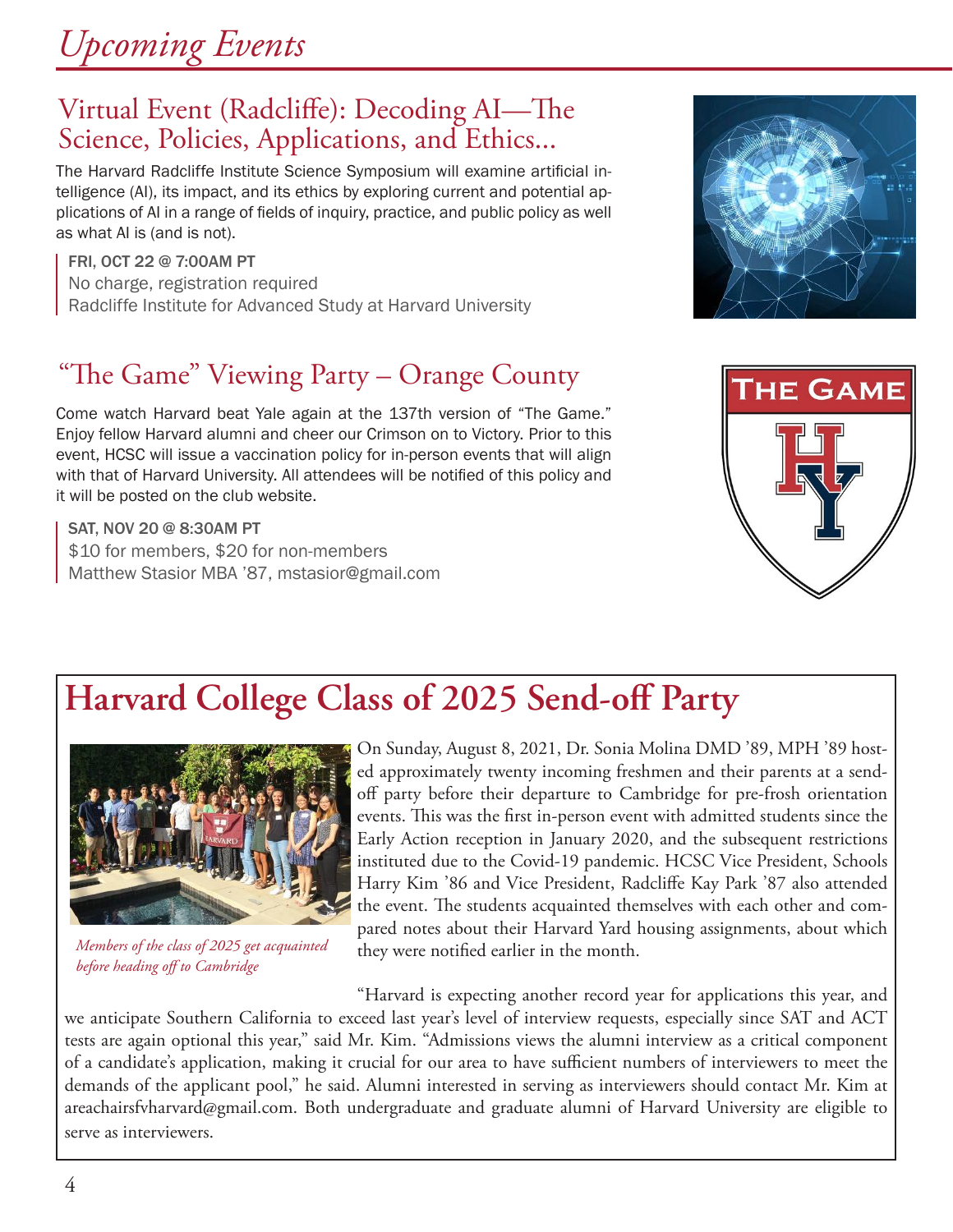

## *The Harvard Club of Southern California congratulates and welcomes:* **Southern California's Harvard Class of 2025**

#### **Central Los Angeles**

- Alida Andon, STEAM Legacy High School Complex
- Claire Beddingfield, Marlborough School
- Samantha Chung, Marlborough School
- Aracely Davila, STEAM Legacy High School Complex
- • Ming-An Fasquelle, Lycee Int'l de Los Angeles Int'l School
- Owen Gaffney, Loyola High School
- Sophie Garrigus, Marlborough School
- Grace Kim, Fairfax High School
- • Yu Jun Li, Alhambra High School
- Sebastian Marroquin, Oscar De La Hoya Animo Charter High
- • Anjali Mehta, Marlborough School
- Athalia Meron, Harvard-Westlake School
- Jesse Troyer, Loyola High School
- Lulu Troyer, Marlborough School

#### **West Los Angeles**

- Matthew Allana, Beverly Hills High School
- Nicole Austen, Harvard-Westlake School
- George Cooper, Harvard-Westlake School
- • Jonathan Cosgrove, Harvard-Westlake School
- Maxi Duncan, Home School 01110401
- Silas Garcia-George, Santa Monica High School
- Andrew Gong, Harvard-Westlake School
- • Leah Kelly, Marymount High School
- William Kissinger, Crossroads School
- Alexandria Lange, Harvard-Westlake School
- • Cameron MacDonald, Brentwood School
- Mihret Melaku, New Roads School
- Katrina Mortenson, Crossroads School
- Andrew Palacci, Alexander Hamilton High School
- • Allison Park, Harvard-Westlake School
- Audrey Platt, Crossroads School
- Sophia Scott, Marymount High School
- Reza Shamji, Brentwood School
- Turandot Shayegan, Harvard-Westlake School
- Brooke Stanford, Harvard-Westlake School

#### **South Bay**

- Maya Alvarez-Harmon, Gretchen Whitney High School
- Marco Burstein, Chadwick School
- Salaidh Perez, North High School
- • Hudson Yang, Da Vinci Communications High School

#### **San Fernando Valley**

- • Rishi Goel, Santa Susana High School
- Marco Joven Dominguez, Social Justice Humanitas Academy
- Samarth Kadaba, Westlake High School
- KaiLan Mackey, Viewpoint School
- Kade McGovern, John Burroughs High School
- Wellington Upstill, Van Nuys High School

#### **San Bernardino/Riverside**

- Chidimma Adinna, Chaffey High School
- Joy Anyiam, Jurupa Hills High School
- Amari Butler, Alta Loma High School
- Edwin Dominguez, Ramona High School
- Elizabeth Esteban-Hernandez, Desert Mirage High School
- Lydia Fraser, Los Osos High School
- Byron Gonzalez, Western Center Academy
- Avery Hansberger, John W North High School
- Tyler Kim, Temecula Valley High School
- Mohammed Maarouf, Claremont High School
- Rodrigo Rodriguez, Alta Loma High School
- Ivana Ron, Chaparral High School
- Monique Vobecky, Glendora High School
- Jamaal Willis, Barstow High School
- Leslie Zaragoza, Vista Del Lago High School
- Nicole Zuno, Valley View High School

#### **North Orange County**

- Joanna Choi, Sonora High School
- Andrew Chung, El Dorado High School
- Julia Do, La Quinta High School
- Cielo Echegoyen, Santa Ana High School
- Oziel Flores, Santa Ana High School
- Stephany Gutierrez, Santa Ana High School
- Sky Jung, Troy High School
- Emilie Kalkus, Mater Dei High School
- Erin Kim, Foothill High School
- Joyce Park, Sunny Hills High School
- Emily Ruiz, Fullerton Union High School
- Jack Tian, Troy High School
- Joanna Walters, John F Kennedy High School

#### **South Orange County**

- Jolin Chan, Sage Hill School
- Kevin Du, Portola High School
- Scott Giuliano, Corona del Mar High School
- Kaitlyn Greenwald, Corona del Mar High School
- Austin Kaufman, University High School
- Lev Kruglyak, University High School
- Sebastian Lozano, Los Amigos High School
- Kevin Miura, Northwood High School
- Vivian Nguyen, Marina High School

#### **San Gabriel Valley**

- Kareem Ansari, Polytechnic School
- Nicholas Chebat, Diamond Bar High School
- Nicholas Ige, South Hills High School
- Ellaney Matarese, La Canada High School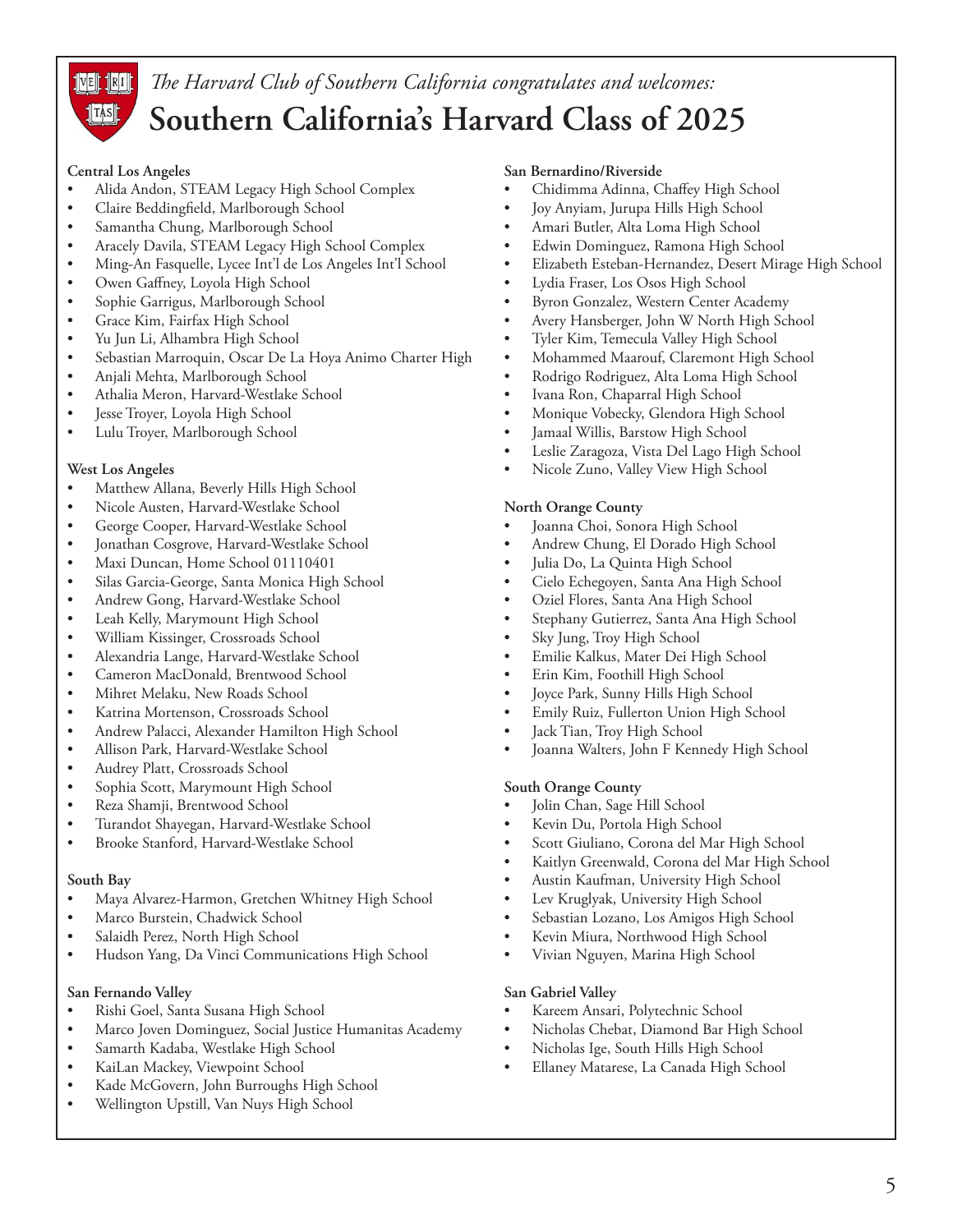# *Q&A from 02138:* Isabel Musselman '22



Isabel Musselman '22, is a resident of Winthrop House and a Psychology concentrator with a secondary in Economics. Isabel was born in Los Angeles, California and graduated from Culver City High School. In high school, Isabel was captain of the Varsity Tennis and Lacrosse teams and of the Speech and Debate team. Isabel was also involved with the California YMCA Youth and Government Program, within which she ran a new statewide political party program. At Harvard, Isabel is a leader for the First-Year Outdoor Program (FOP), which she adores. She is also the social chair of the Women's Ultimate Frisbee Team (Quasar), and editor for an on-campus food magazine, the *Harvard Edible.* During her time at Harvard, Isabel has also been substantially involved with a restaurant-recommendation app startup, Beli, with whom she worked as an Intern last summer. Last summer, Isabel worked in San Francisco as an investment analyst for Alpine Investors. She took the fall semester of 2020 off and worked for Beli remotely, making her a second semester junior now.

#### *HCSC: What surprised you about being a student at Harvard?*

IM: As a Harvard student, I am constantly surprised by the breadth of interests and expertise that exists within the student body itself. Sometimes you meet someone new and begin chatting with them, only to learn that said person is extremely well-versed in some obscure skill you had never considered or that they study a field you've never been exposed to. But more often than not, these random talents and interests don't even come up in conversation—people are modest about prior accomplishments and it's only by really getting to know people that obscure hobbies and pursuits which is perhaps the best surprise yet.

#### *HCSC: When was the first time you visited Harvard and what were your impressions at that time?*

IM: I visited Harvard for the first time the summer before my Junior year of high school, on a pseudo "dream tour" with my mother. I loved the campus, had a wonderful tour guide, and was overall taken by the feeling (read: vibe) of the college—J-term, concentration flexibility, students with such a wide swath of interests. I never thought I'd get in, so I didn't dedicate a lot of mental energy to loving it (that said, I surely did).

#### *HCSC: What was your favorite class (or professor) and why?*

IM: My favorite class thus far has been Linguistics 104: "Word Structure," which I took on a total whim during my first semester at Harvard. The course focused on morphology, which is something I had no background in and which—even within Linguistics—is fairly niche. On one hand, the content was tremendously interesting: learning about how words are formed and understanding how languages fit together. On the other hand, the type of work we were engaged in was pretty entertaining: logical and puzzlelike, demanding that we reverse engineer the structure of mystery languages by way of their affixes.

#### *HCSC: If you were President of Harvard, what would change?*

IM: Wow, that's a tall ask. I'm certain there are a lot of big things that could use changing, but I'll hone in on school spirit…I think we could use more of it! Class unity and a sense of togetherness are definitely undervalued.

#### *HCSC: What do you miss most about Southern California (other than the weather, food and family)?*

IM: I think that what I miss most about Southern California is the pace of life. Whether cultural, weather-induced, or a product of my own perception, Southern California has a much more relaxed and simple manner of being than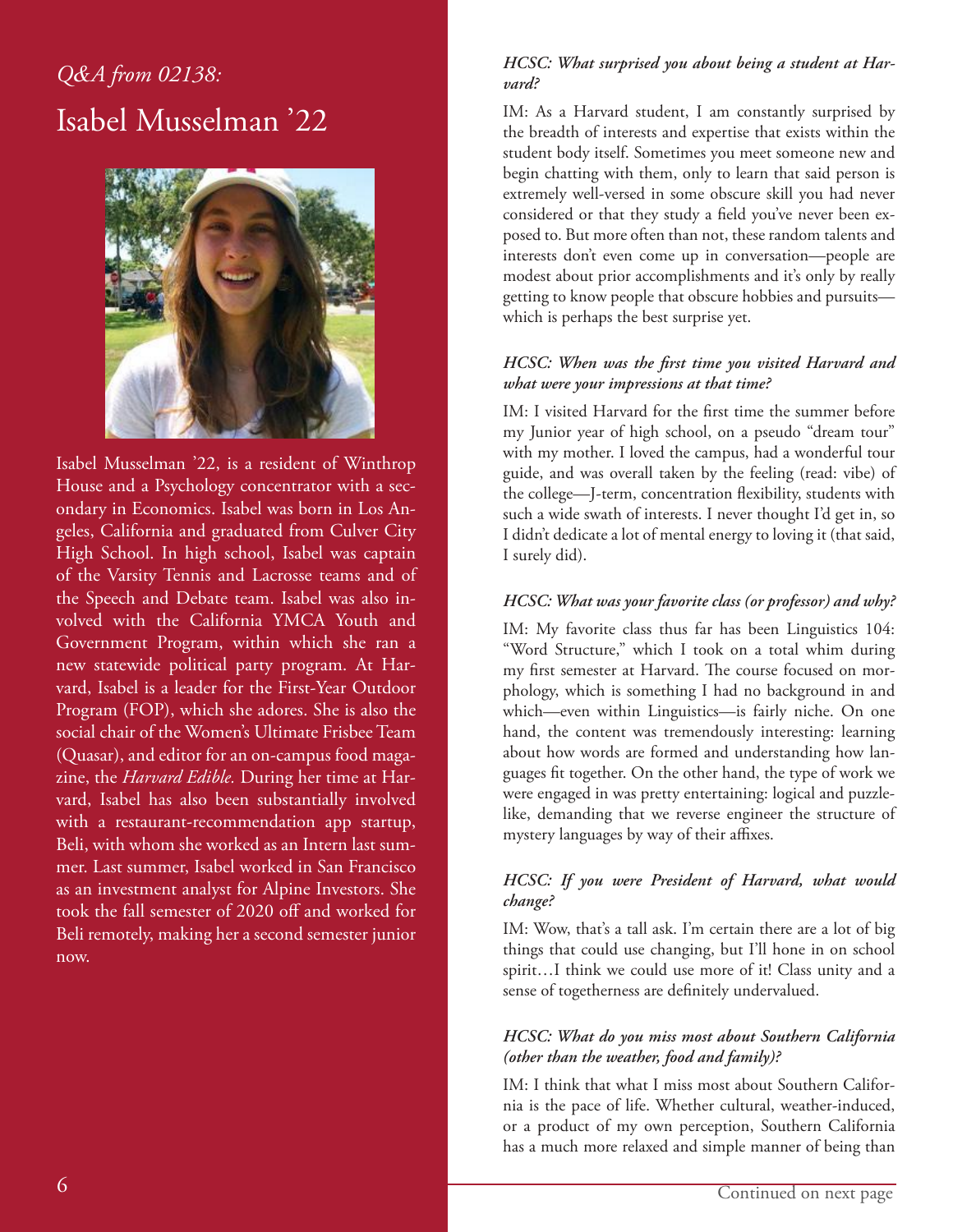#### Continued from page 6

Boston. Things just feel a little bit more…mellow. When I'm away, I miss that ease of existence and not-too-forced simplicity of quotidian life. In Boston, it often feels like the day is chock-full of transitions from one thing to the next. Back home, I think that folks are more liable to take time to (guiltlessly) do nothing.

#### *HCSC: How do you think Southern California will figure into your future after Harvard?*

IM: Although I'm quite unsure what I'd like to do in the future, I do think that I will try out living in a few different places before settling down. That being said, I love Southern California, and I would be very happy to eventually 'settle' closer to home.

#### *HCSC: How did you manage the transition to virtual classes?*

IM: I'm not going to lie, virtual classes were tough for me and a big reason I took last semester off. I found it much harder to focus and remain totally present with my learning via Zoom. That being said, there are a bunch of distinct opportunities created virtually that cannot exist in person, which is something I hope to take advantage of in the coming term!



# Harvard Shared Interest Groups

Did you know that the Harvard Alumni Association sponsors more than 50 Shared Interest Groups (SIGs)? Each SIG is a recognized community of University-wide alumni who actively engage around a central unifying purpose, mission, background, or activity beyond class affiliation, School, or regional proximity. SIGs offer opportunities to grow personal and professional connections with alumni who:

- • share your interests, identities, profession and/or avocations
- access professional resources and a network of alumni both in and beyond your geographic region
- engage in intellectual enrichment and community service
- and stay connected to Harvard and the alumni community.

SIGs are global organizations that engage with their members online and, in areas where there is a critical mass of alumni, in person. The Harvard Club of Southern California and various SIGs often work together to sponsor or cross-promote programming, including such annual events as the Global Networking Night, Welcome to Your City, and various other programs. For more information, please visit Harvard's Shared Interest Group site https:// alumni.harvard.edu/community/clubs-sigs/sigs-directory where you can explore Harvard's vast and varied SIGs. And keep an eye out for more in-depth profiles of Harvard's SIGs in future newsletters.

### Joan Chu Reese '85

**Executive Vice President** Gary Barkin '86, JD '93

**Vice Presidents Communications** John McHugh MD '94 Pooja Nair JD '11

**Vice Presidents Finance/Financial Aid** John Luna '03 Corey Mazza '08

**Vice Presidents Membership** Marsha Hirano-Nakanishi EdD '81 Matthew Stasior '87

**Vice Presidents Orange County** German Enciso HMS Research Fellow '07-'09 A. J. Rogers MD '79

**Vice Presidents Programs** Madeleine Mejia EdM '00 Maiya Williams Verrone '84

**Vice Presidents Radcliffe** Elizabeth Gillis '82 Kay Park '87

**Vice Presidents Schools** Harry Kim '86 Eva Plaza '80

**Secretaries** Jennifer Hsu '95 Lisa Watanabe-Peagler '02

**Past President** Patric M. Verrone '81

**HAA Regional Director** Kay Park '87

#### **BOARD MEMBERS**

Steven M. Arkow '84 Jonathan Aibel '91 Joanna Chan '02 Laura Gomez '86 Karen Hernandez MBA '00 Michael Kline '88 Jade Le '10 Maurice Levin '78, MBA '84 Adia Matthews '10, MBA '15 Sonia Molina DMD '89, MPH '89 George B. Newhouse '76 E. Dryden Pence III '82 Andy Riemer EdM '18 Joe Rogers '86 Ethel Seminario-Laczko EdM '84 Peter Shimamoto JD '85 Brittany Wang '17 Kenneth S. Williams '78

#### 7 **President CLUB NEWSLETTER/ WEBSITE**

Terry Nathan (310) 546-5252 email: HarvardSoCal@gmail.com

This newsletter accepts items for publication. Materials must be submitted by the 12th of the prior month to appear in the following newsletter. Please include a phone number or email address with all submissions. Email submissions to: HarvardSoCal@gmail.com.

Harvard Club of Southern California 1020 Manhattan Beach Blvd, Suite 204 Manhattan Beach, CA 90266